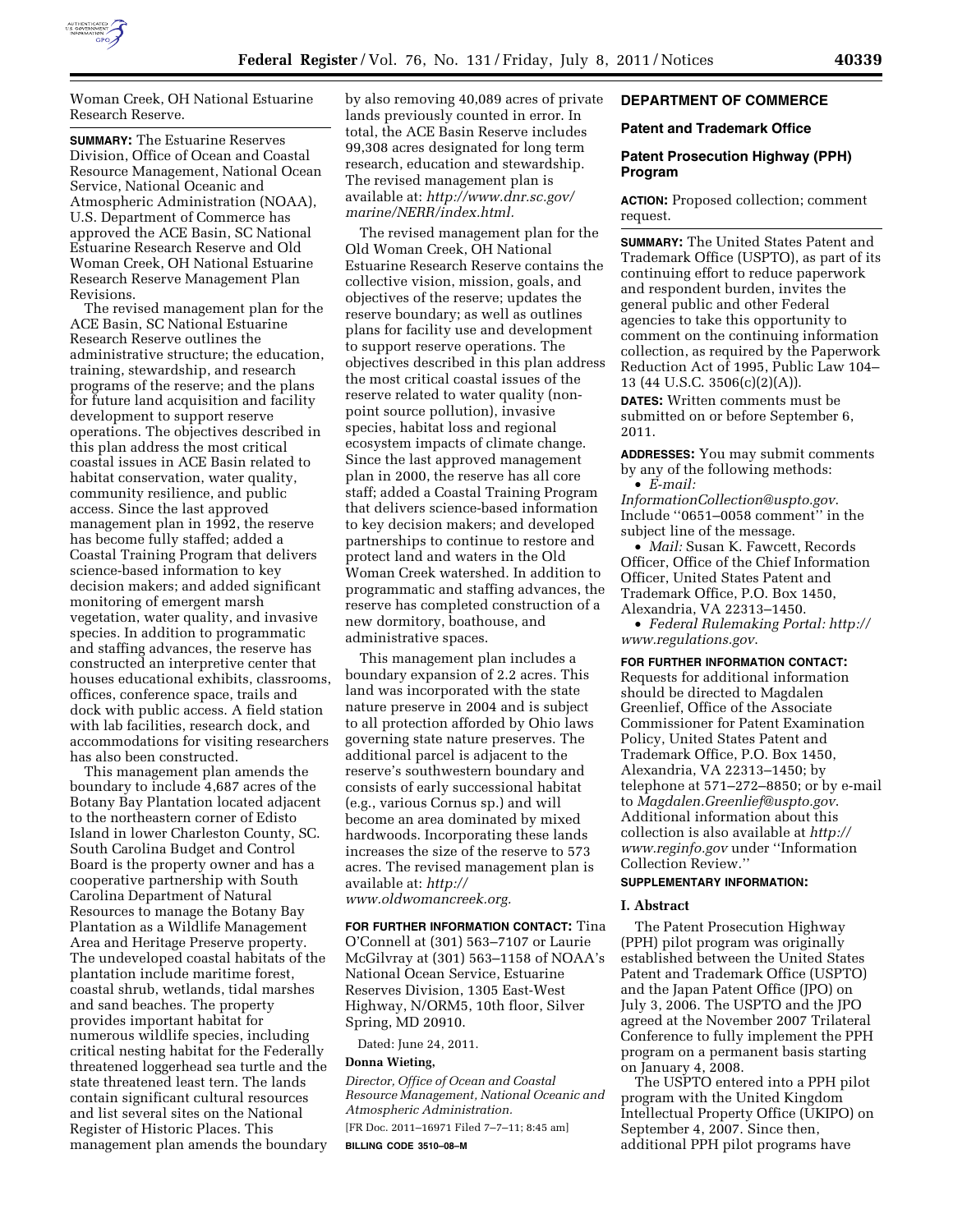been established between the USPTO and the intellectual property offices of several other countries. Some of the pilot programs, such as those with Japan, Canada, and South Korea, have become permanent.

The PPH program allows applicants whose claims are determined to be patentable in the office of first filing to have the corresponding application that is filed in the office of second filing be advanced out of turn for examination. At the same time, the PPH program allows the office of second filing to exploit the search and examination results of the office of first filing, which increases examination efficiency and improves patent quality. The PCT–PPH pilot program is an expansion to the PPH program based on the framework of the Patent Cooperation Treaty (PCT). Information collected for the PCT is approved under OMB control number 0651–0021.

PPH agreements streamline the patent system by allowing patent examiners to avail themselves of the work product from other participating patent offices. Originally, the PPH program was limited to the utilization of search and examination results of national applications between cross filings under the Paris Convention. The newer PCT– PPH agreements have greatly expanded the potential of the PPH program by permitting participating patent offices to draw upon the positive results of the PCT work product from another participating office. The PCT–PPH pilot program uses international written opinions and international preliminary examination reports developed within the framework of the PCT, thereby making the PPH program available to a larger number of applicants.

The forms in this collection allow participants to file a request in a

corresponding U.S. application and petition to make the U.S. application special under the PPH or PCT–PPH program. The PPH forms collect similar data; however, there is a unique form for each participant. This collection includes forms for these current PPH programs with the USPTO: Japan Patent Office (JPO), United Kingdom Intellectual Property Office (UKIPO), Canadian Intellectual Property Office (CIPO), Danish Patent and Trademark Office (DKPTO), European Patent Office (EPO), Korean Intellectual Property Office (KIPO), Intellectual Property Office of Australia (IPAU), Intellectual Property Office of Singapore (IPOS), German Patent and Trade Mark Office (DPMA), National Board of Patents and Registration of Finland (NBPR), Russian Patent Office (ROSPATENT), Hungarian Patent Office (HPO), Spanish Patent and Trademark Office (SPTO), Austrian Patent Office (APO), and the Mexican Institute of Industrial Property (IMPI). This collection also includes forms for these upcoming PPH programs that are being planned with the USPTO: Israeli Patent Office, State Intellectual Property Office of the P.R.C. (SIPO), Instituto Nacional da Propriedade Industrial (INPI), and the Taiwan Intellectual Property Office (TIPO).

This collection includes forms for these current PCT–PPH pilot programs with the USPTO: EPO, JPO, KIPO, APO, ROSPATENT, SPTO, IPAU, NBPR, the Swedish Patent and Registration Office (PRV), and in U.S. applications where the USPTO was the International Searching Authority (ISA) or International Preliminary Examining Authority (IPEA). This collection also includes forms for these upcoming PCT–PPH pilot programs that are being planned with the USPTO: CIPO, SIPO, and the Nordic Patent Institute (NPI).

#### **II. Method of Collection**

Requests to participate in the PPH programs must be submitted online using EFS-Web, the USPTO's Webbased electronic filing system.

## **III. Data**

*OMB Number:* 0651–0058.

*Form Number(s):* PTO/SB/20AT/AU/ BR/CA/CN/DE/DK, PTO/SB/20EP/ES/ FI/HU/IL/JP/KR/MX/RU/SG/TW/UK, and PTO/SB/20PCT–AT/PCT–AU/PCT– CA/PCT–CN/PCT–EP/PCT–ES/PCT–FI/ PCT–JP/PCT–KR/PCT–RU/PCT–SE/ PCT–US/PCT–XN.

*Type of Review:* Revision of a currently approved collection.

*Affected Public:* Individuals or households; businesses or other forprofits; and not-for-profit institutions.

*Estimated Number of Respondents:*  3,700 responses per year. The USPTO estimates that approximately 10% of these responses will be from small entities.

*Estimated Time per Response:* The USPTO estimates that it will take the public approximately two hours to gather the necessary information, prepare the appropriate form, and submit a completed request to the USPTO.

*Estimated Total Annual Respondent Burden Hours:* 7,400 hours.

*Estimated Total Annual Respondent Cost Burden:* \$2,405,000. The USPTO expects that the information in this collection will be prepared by attorneys. Using the professional rate of \$325 per hour for attorneys in private firms, the USPTO estimates that the total annual respondent cost burden for this collection will be approximately \$2,405,000 per year.

| Item                                                                                    | Estimated time<br>for response<br>(hours) | Estimated<br>annual<br>responses | Estimated<br>annual<br>burden hours |
|-----------------------------------------------------------------------------------------|-------------------------------------------|----------------------------------|-------------------------------------|
| Request for Participation in the PPH Program Between the JPO and the USPTO (PTO/SB/     | 2                                         | 500                              | 1,000                               |
| Request for Participation in the PPH Pilot Program Between the UKIPO and the USPTO      | 2                                         | 100                              | 200                                 |
| Request for Participation in the PPH Program Between the CIPO and the USPTO (PTO/SB/    | 2                                         | 100                              | 200                                 |
| Request for Participation in the PPH Program Between the KIPO and the USPTO (PTO/SB/    | 2                                         | 200                              | 400                                 |
| Request for Participation in the PPH Pilot Program Between the IPAU and the USPTO (PTO/ | 2                                         | 100                              | 200                                 |
| Request for Participation in the PPH Pilot Program Between the EPO and the USPTO (PTO/  | 2                                         | 100                              | 200                                 |
| Request for Participation in the PPH Pilot Program Between the DKPTO and the USPTO      | 2                                         | 100                              | 200                                 |
| Request for Participation in the PPH Pilot Program Between the IPOS and the USPTO (PTO/ | 2                                         | 100                              | 200                                 |
| Request for Participation in the PPH Pilot Program Between the DPMA and the USPTO       | 2                                         | 100                              | 200                                 |